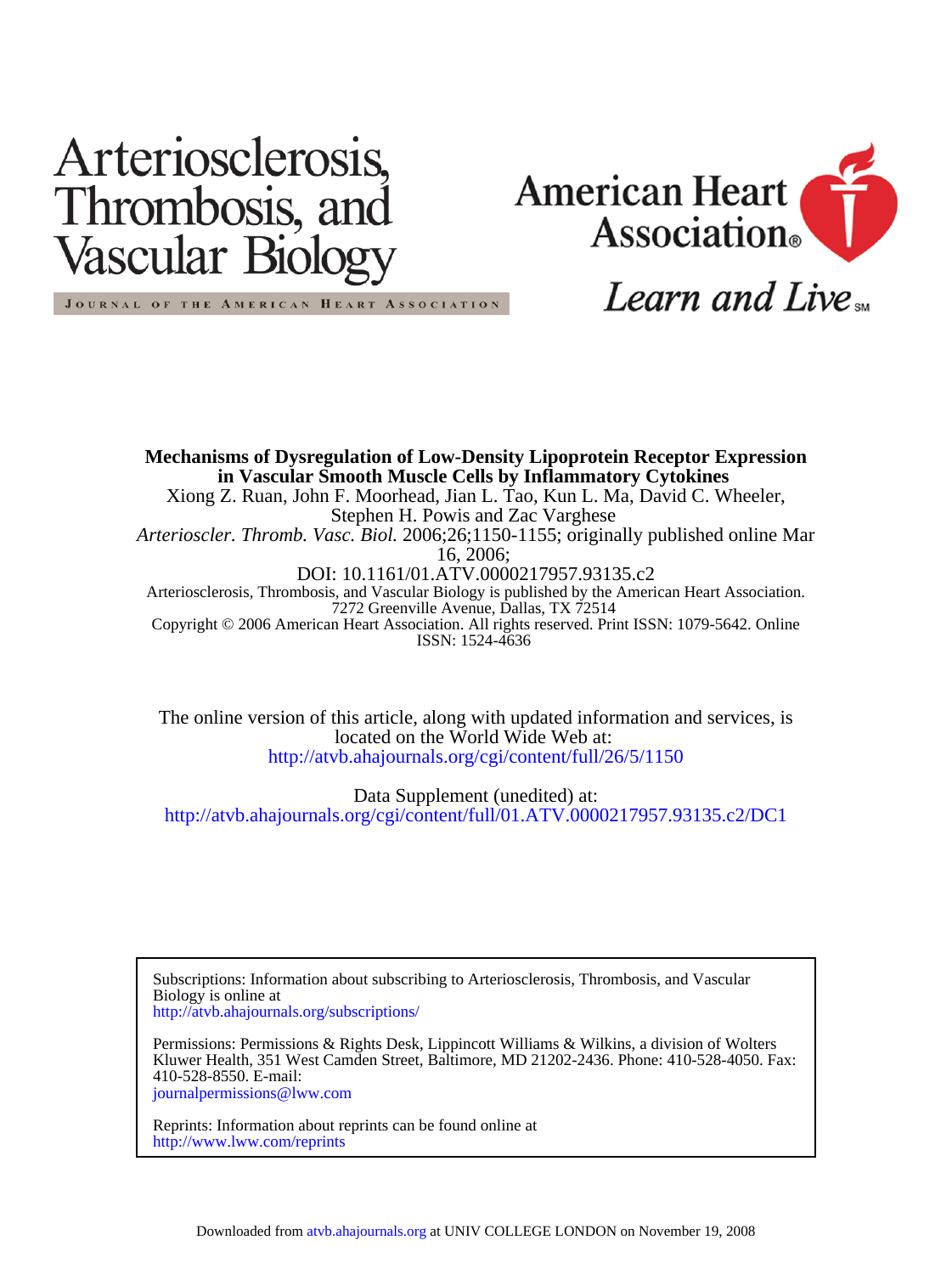## **Mechanisms of Dysregulation of Low-Density Lipoprotein Receptor Expression in Vascular Smooth Muscle Cells by Inflammatory Cytokines**

Xiong Z. Ruan, John F. Moorhead, Jian L. Tao, Kun L. Ma, David C. Wheeler, Stephen H. Powis, Zac Varghese

- *Objective*—Although inflammation is a recognized feature of atherosclerosis, the impact of inflammation on cellular cholesterol homeostasis is unclear. This study focuses on the molecular mechanisms by which inflammatory cytokines disrupt low-density lipoprotein (LDL) receptor regulation.
- *Methods and Results*—IL-1<sup>β</sup> enhanced transformation of vascular smooth muscle cells into foam cells by increasing uptake of unmodified LDL via LDL receptors and by enhancing cholesterol esterification as demonstrated by Oil Red O staining and direct assay of intracellular cholesterol concentrations. In the absence of  $IL-1\beta$ , a high concentration of LDL decreased LDL receptor promoter activity, mRNA synthesis and protein expression. However,  $IL-1\beta$  enhanced LDL receptor expression, overriding the suppression usually induced by a high concentration of LDL and inappropriately increasing LDL uptake. Exposure to IL-1 $\beta$  also caused overexpression of the sterol regulatory element binding protein (SREBP) cleavage-activating protein (SCAP), and enhanced its translocation from the endoplasmic reticulum to the Golgi, where it is known to cleave SREBP, thereby enhancing LDL receptor gene expression.
- *Conclusions*—These observations demonstrate that IL-1 $\beta$  disrupts cholesterol-mediated LDL receptor feedback regulation, permitting intracellular accumulation of unmodified LDL and causing foam cell formation. The implication of these findings is that inflammatory cytokines may contribute to intracellular LDL accumulation without previous modification of the lipoprotein. **(***Arterioscler Thromb Vasc Biol***. 2006;26:1150-1155.)**

**Key Words:** atherosclerosis ■ cytokine ■ LDL receptor ■ SREBP cleavage-activating protein vascular smooth muscle cells

Hyperlipidemia is a recognized risk factor for cardiovas-cular morbidity and mortality. Among plasma lipid components, increased serum levels of low-density lipoprotein (LDL) cholesterol have been most closely correlated with the incidence of cardiovascular disease, whereas high-density lipoprotein cholesterol (HDL) is considered protective.1,2 A series of large-scale clinical trials have shown that lipidlowering therapy reduces morbidity and mortality from coronary heart disease (CHD). Statin therapy, which lowers plasma LDL cholesterol levels by 30% to 50%, reduced major coronary events by 27%.3 Recent experimental evidence suggests that inflammation is an aggravating factor in atherogenesis,4 as might be predicted from the fact that all the main cell types in an atherosclerotic lesion produce a variety of inflammatory cytokines. Elevated plasma levels of inflammatory cytokines have also been found in patients with established atherosclerotic disease,5,6 whereas patients with elevated levels of acute-phase reactants (reflecting enhanced hepatic production in response to circulating inflammatory cytokines) have a less favorable clinical course than those

with normal levels.7 Furthermore, observational studies in patients with chronic inflammatory diseases have also shown an increased risk of premature cardiovascular disease morbidity and mortality.<sup>8</sup>

The mechanisms by which activation of the inflammatory response may contribute to atherosclerosis are not fully understood but it is possible that inflammation interacts with other modifiable risk factors such as hypercholesterolemia in the initiation and progression of atherosclerotic lesions. Such interaction may help to explain why in patients with chronic activation of the inflammatory response, such as those receiving hemodialysis, low rather than high plasma total cholesterol levels are associated with a higher risk of death caused by cardiovascular disease (termed "reverse epidemiology").8,9 It is possible that inflammation modifies cholesterol homeostasis in this condition and promotes the progression of atherosclerosis. However, research into the role of inflammation in modulation of cholesterol homeostasis has been limited.

The LDL receptor is of primary importance in binding and internalization of plasma-derived LDL cholesterol and in

*Arterioscler Thromb Vasc Biol.* **is available at http://www.atvbaha.org DOI: 10.1161/01.ATV.0000217957.93135.c2**

Original received March 29, 2005; final version accepted March 2, 2006.

From the Centre for Nephrology, Royal Free and University College Medical School, Royal Free Campus, London, UK.

Correspondence to Dr Xiong Z. Ruan, Centre for Nephrology, Royal Free and University College Medical School, Royal Free Campus, Rowland Hill Street, London NW3 2PF, UK. E-mail x.ruan@medsch.ucl.ac.uk

<sup>© 2006</sup> American Heart Association, Inc.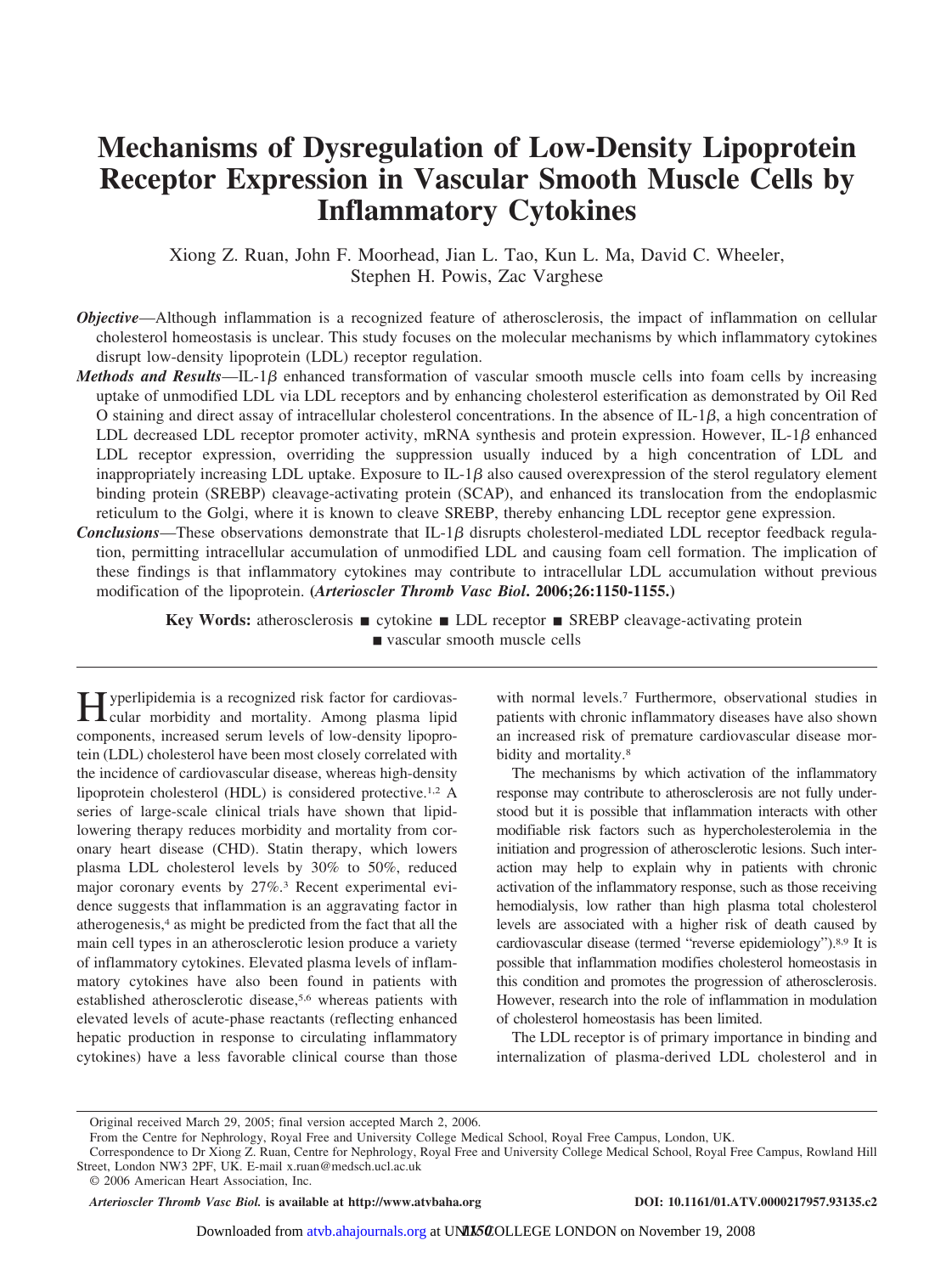regulating plasma LDL concentrations. Brown and Goldstein observed that LDL receptor activity is under tight metabolic control via a feedback system that depends on intracellular cholesterol concentration.10 This mechanism maintains a constant level of cholesterol in hepatocytes and other cells by controlling both the rates of cholesterol uptake from LDL, cholesterol synthesis, and cholesterol export through bile salt synthesis. Regulation of LDL receptor transcription in mammalian cells is complex. It is mediated by interaction between the cholesterol-sensitive sterol regulatory element-binding proteins (SREBPs) and promoter-specific but generic coregulatory transcription factors such as Sp1 YY1 and NF-Y/ CBF.11 SREBP1 and 2 are critical molecules in the cholesterol feedback system,<sup>12</sup> with SREBP2 being more selective than SREBP1 in controlling LDL receptor gene expression. SREBP cleavage-activating protein (SCAP) has been identified as a cholesterol sensor and chaperone of SREBP.13 When the cellular demand for cholesterol increases, SCAP shuttles SREBPs from the endoplasmic reticulum (ER) to the Golgi, where they are cleaved by 2 proteases (site 1 protease and site 2 protease). The cleaved N-terminal fragment enters the nucleus, binds to the sterol regulatory element in the LDL receptor promoter, and increases LDL receptor gene transcription. A high intracellular concentration of cholesterol prevents transport of the SCAP-SREBP complex from ER to the Golgi and downregulates LDL receptor expression.14 It follows that incubation with native LDL should not lead to the generation of lipid-rich foam cells. In contrast, modified LDL (oxidized or glycosylated) is thought to contribute to atherogenesis because of its uncontrolled uptake via scavenger receptors.15 However, recent evidence has challenged this paradigm by showing that loss of receptor-mediated lipid uptake via scavenger receptor A or CD36 pathways does not ameliorate atherosclerosis caused by oxidized LDL in hyperlipidemic mice16 and that native LDL can, in some circumstances, transform human mesangial cells and macrophages into foam cells.17,18

LDL is the major cholesterol carrier in the circulation and the LDL receptor is one of the main lipoprotein receptors in vascular smooth muscle cells (VSMCs), particularly during proliferative responses to various endogenous mitogens.19 The present experiments set out to demonstrate that inflammatory cytokines increased intracellular accumulation of unmodified LDL in VSMCs by disrupting SCAP-SREBP mediated feedback regulation of LDL receptor.

#### **Methods**

#### **Cell Culture**

Human VSMCs from coronary artery were cultured in human VSMC growth medium (TCS cell works, Buckinghamshire, UK). Experiments were performed in serum-free experimental medium containing DMEM/F-12 (1:1), 0.2% bovine serum albumin (BSA), 2 mmol/L calcium with the anti-oxidants EDTA, and butylated hydroxytoluene (BHT) at final concentrations of  $100 \mu$ mol/L and 20  $\mu$ mol/L, respectively (Sigma, Poole, Dorset, UK). All reagents for cell culture were obtained from TCS cell works. Recombinant IL-1 (IL-1 $\beta$ , 1.0 to 3.3×10<sup>8</sup> Unit/mg) was obtained from R&D Systems (Abingdon, UK). The anti-apoB100 receptor monoclonal antibody MB47 was kindly supplied by Professor LK Kurtiss (The Scripps Research Institute, USA).

#### **Preparation of Lipoprotein**

Plasma was collected from healthy human volunteers and LDL was isolated by sequential ultracentrifugation as described in our previous publication.20.

#### **Morphological Examination**

VSMCs were plated in chamber slides (Nunc Inc, Naperville, Ill). After 24 hours of treatments by LDL and IL-1 $\beta$ , the cells were washed 3 times with PBS, fixed for 30 minutes with 5% formalin solution in PBS, stained with Oil Red O for 30 minutes, and counter-stained with hematoxylin for another 5 minutes. Finally, the cells were examined by light microscopy.

#### **Quantitative Measurement of Intracellular Free Cholesterol/Cholesterol Ester**

VSMCs were plated in 12-well plates (Nunc Inc, Naperville, Ill). The total and free cholesterol within pretreated VSMCs were analyzed using the fluorometric method described by Gamble.<sup>21</sup> The concentration of total and free cholesterol per well was analyzed using a standard curve and normalized by measuring the concentration of total cell protein using the Lowry protein assay. The concentration of cholesterol ester was calculated using total cholesterol minus free cholesterol.

#### **ACAT1 Activity Assay**

The method described by Gillies was modified and used for in vitro assay of ACAT1 activity.<sup>22</sup> [1-<sup>14</sup>C] oleoyl-coenzyme A (CoA) (Amersham, Buckinghamshire, UK) was reacted with the homogenate from VSMCs at 37°C for 2 hours. The lipids were extracted from the cells by Chloroform/Methanol and separated by TLC in hexane/ethyl acetate. The radioactive counts of cholesterol ester, which reflects ACAT1 activity, were read by Bioscan System-200 imaging scanner. The specific activity of ACAT1 was expressed as picomoles of oleoyl-CoA as was converted to cholesterol ester per minute per milligram protein.

#### **Cell Labeling and Flow Cytometric Analysis**

VSMCs were incubated in serum-free medium alone or with 5 ng/mL of IL-1 $\beta$  in the absence or presence of a high concentration of native LDL (200  $\mu$ g/mL) for 24 hours. The medium was then replaced by fresh serum-free medium containing  $10 \mu g/mL$  DiI labeled LDL for 5 hours at 37°C. Mean fluorescence intensity (MFI) from the treated cells were analyzed by fluorescence-activated-cell sorter (FACS) analysis using a flow cytometer (Coulter, EPICS XL-MCL) as described previously.18

#### **Western Blot Analysis**

Identical amounts of total protein from cultured VSMCs extracts were denatured and then subjected to Western blotting analysis using a chicken anti-human LDL receptor polyclonal antibody and a goat anti-chicken HRP labeled secondary antibody (Abcam, Cambridge, UK). Actin was also examined using a rabbit anti-actin antibody (Sigma, Poole, Dorset, UK) and a goat anti-rabbit HRP linked IgG (New England Biolabs, Herts, UK). These procedures were performed as described in the literature.18

#### **LDL Receptor Promoter Activity Assay**

An LDL receptor promoter-luciferase fusion gene pGL3LDLR6500 was constructed and cotransfected into VSMCs with a control plasmid of  $psv-\beta$ -galactosidase by electroporation as described in our previous publication.23 The transfected cells were treated with LDL and IL-1 $\beta$  for 8 hours. The luciferase activity in the cells was measured and normalized by comparison with  $\beta$ -galactosidase activity using Promega luciferase and  $\beta$ -galactosidase assay systems (Promega, Southampton, UK).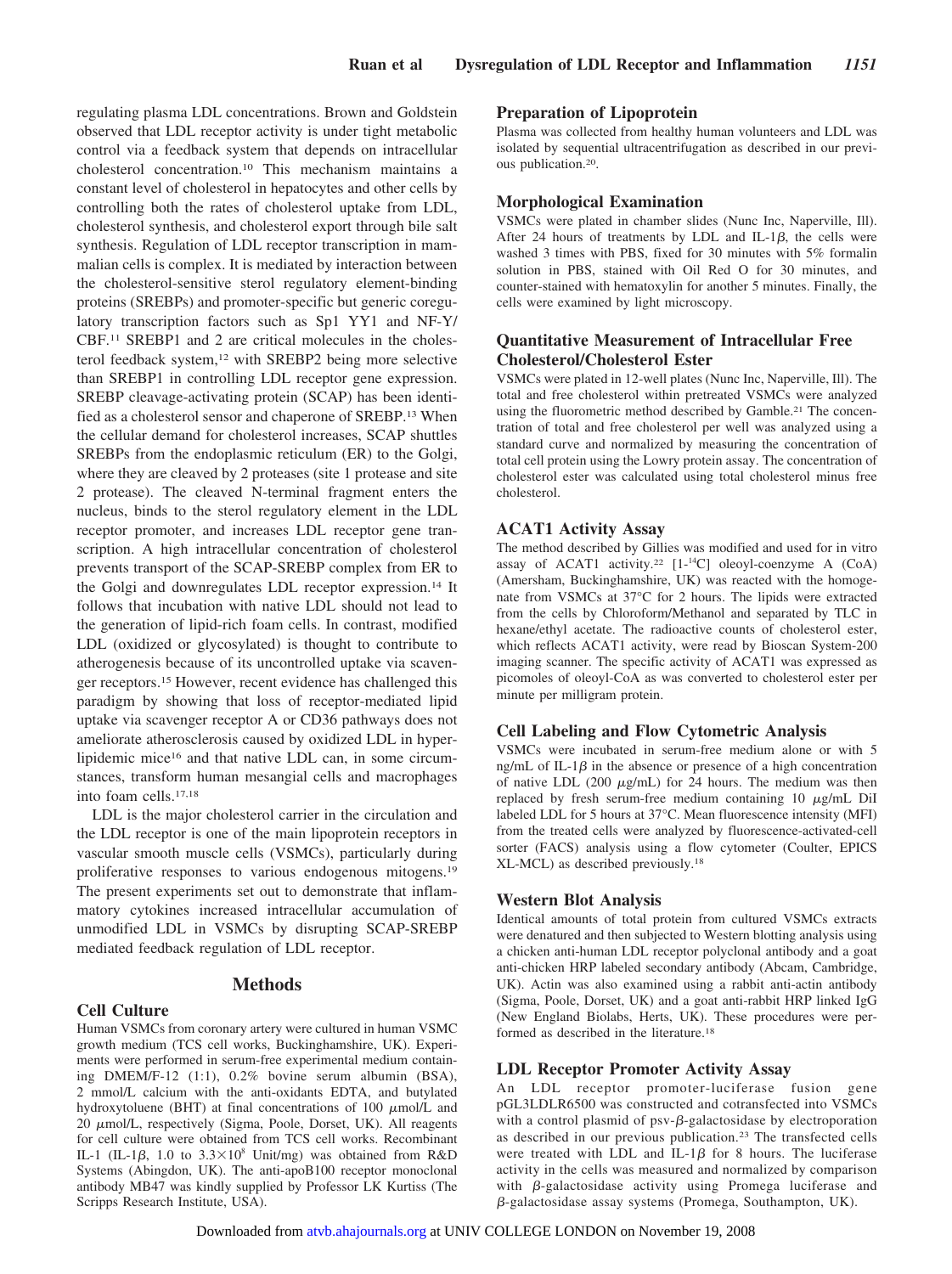| <b>TagMan Primers for Real-Time Reverse-Transcription</b> |  |
|-----------------------------------------------------------|--|
| <b>Polymerase Chain Reaction</b>                          |  |

| Gene               | TagMan Primers for Real-Time Reverse-Transcription<br>Polymerase Chain Reaction |
|--------------------|---------------------------------------------------------------------------------|
| LDL receptor       | 5'-GTGTCACAGCGGCGAATG-3'-sense                                                  |
|                    | 5'-CGCACTCTTTGATGGGTTCA-3'-antisense                                            |
| SCAP               | 5'-GGGAACTTCTGGCAGAATGACT-3'-sense                                              |
|                    | 5'-CTGGTGGATGGTCCCAATG-3'-antisense                                             |
| SREBP <sub>2</sub> | 5'-CCGCCTGTTCCGATGTACAC-3'-sense                                                |
|                    | 5'-TGCACATTCAGCCAGGTTCA-3'-antisense                                            |
| ACAT <sub>1</sub>  | 5'-AACACCCATTGGATCTTTTTTAGG-3'-sense                                            |
|                    | 5'TGCAATGGAACCAAGCTTAGTG-3'-antisense                                           |
| $B$ -actin         | 5'-CCTGGCACCCAGCACAAT-3'-sense                                                  |
|                    | 5'-GCCGATCCACACGGAGTA-3'-antisense                                              |

#### **Real-Time Reverse-Transcription Polymerase Chain Reaction**

Total RNA (500 ng) was used as a template for reverse-transcription polymerase chain reaction (RT-PCR). The RT reaction was set up using a kit from Applied Biosystems (Warrington, Cheshire, UK). After cDNA synthesis by RT, cDNA was split for the separate amplification of the LDL receptor, SCAP, SREBP2, ACAT1, and  $\beta$ -actin using specific primers designed using Taqman Primer Express as shown in the Table. Real-time PCR was performed in an ABI 7000 using SYBR Green dye according to the manufacturer's protocol.

#### **Confocal Microscopy**

A polyclonal antibody specific for human SCAP was produced by immunizing rabbits with the synthetic peptide PVDS-DRKQGEPTEQC (amino acids 66 to 69 of human SCAP). Other antibodies were purchased from Molecular Probes Europe (Leiden, The Netherlands). VSMCs cultured in chamber slides (Nunc Inc) were washed, fixed, and permeabilized. The cells were then incubated with rabbit anti-human SCAP antibody (1:100 dilution) and an anti-human Golgi antibody (mouse anti-human Golgi-97, 1:100 dilution), followed by a secondary fluorescent antibodies (goat anti-rabbit Fluor 488 for SCAP and goat anti-mouse Fluor 594 for Golgi). After washing, the cells were examined by confocal microscopy (Bio-Rad, UK).

#### **Data Analysis**

Groups of data were evaluated for significance by 1-way analysis of variance using Minitab software. Data were considered significant at *P*-0.05.

#### **Results**

Staining of VSMCs with Oil Red O after incubation with a high concentration of native LDL  $(200 \mu g/mL)$  in the presence of anti-oxidants  $(100 \mu \text{mol/L of EDTA and})$  $20 \mu$ mol/L BHT) showed no intracellular Oil Red O stained lipid droplets (supplemental Figure IA, available at http:// atvb.ahajournals.org). However, lipid accumulation was observed if 5 ng/mL of IL-1 $\beta$  was also added to the medium (supplemental Figure IB). This process was not inhibited by polyinosinic acid (Poly I) (supplemental Figure IC), which blocks scavenger receptors, but was prevented by heparin (supplemental Figure ID), which displaces LDL bound to the cell surface. The electrophoretic mobility of LDL isolated from the culture medium after a 24-hour incubation period was the same as that of fresh LDL, which excluded the



**Figure 1.** The effects of  $IL-1\beta$  on intracellular free cholesterol and cholesterol ester changes in LDL-loaded VSMCs. VSMCs were cultured in experimental medium in the absence (control) or presence of 200  $\mu$ g/mL of LDL or LDL plus 5 ng/mL, 10 ng/mL, 20 ng/mL of IL-1 $\beta$ , or MB47 (50  $\mu$ g/mL), or Heparin (5 mg/mL) for 24 hours. Intracellular free cholesterol and cholesterol ester were assayed as described in the Methods section. Results represent mean $\pm$ SD of duplicate wells of 4 experiments. \**P*-0.01 vs control, \*\**P*-0.05 vs LDL alone group, \*\*\**P*<0.001 vs LDL+IL-1β 10 ng/mL.

presence of oxidized LDL and the involvement of scavenger receptors accounting for the observed lipid accumulation (supplemental Figure IE). Quantitative intracellular cholesterol analysis demonstrated that IL-1 $\beta$  increased cholesterol ester but not free cholesterol accumulation in VSMCs, suggesting that IL-1 $\beta$  may enhance cholesterol esterification (Figure 1). To prove the specificity of involvement of LDL receptor, we used the apolipoprotein (apo) B100 antibody MB47, which specifically recognizes an epitope at the LDL receptor-binding domain of apoB100.24 Like heparin, MB47



**Figure 2.** The effects of IL-1 $\beta$  on ACAT activity in VSMCs. VSMCs were cultured in experimental medium in the absence (control) or presence of 200  $\mu$ g/mL of LDL or LDL plus 5 ng/mL, 10 ng/mL, 20 ng/mL of IL-1 $\beta$  for 24 hours. The ACAT1 activity was examined as described in the Methods section. Results represent mean $\pm$ SD of duplicate wells from 4 experiments. \**P*-0.001 vs control, \*\**P*-0.01 vs LDL alone group, \*\*\**P*-0.05 vs LDL alone group.

Downloaded from [atvb.ahajournals.org](http://atvb.ahajournals.org) at UNIV COLLEGE LONDON on November 19, 2008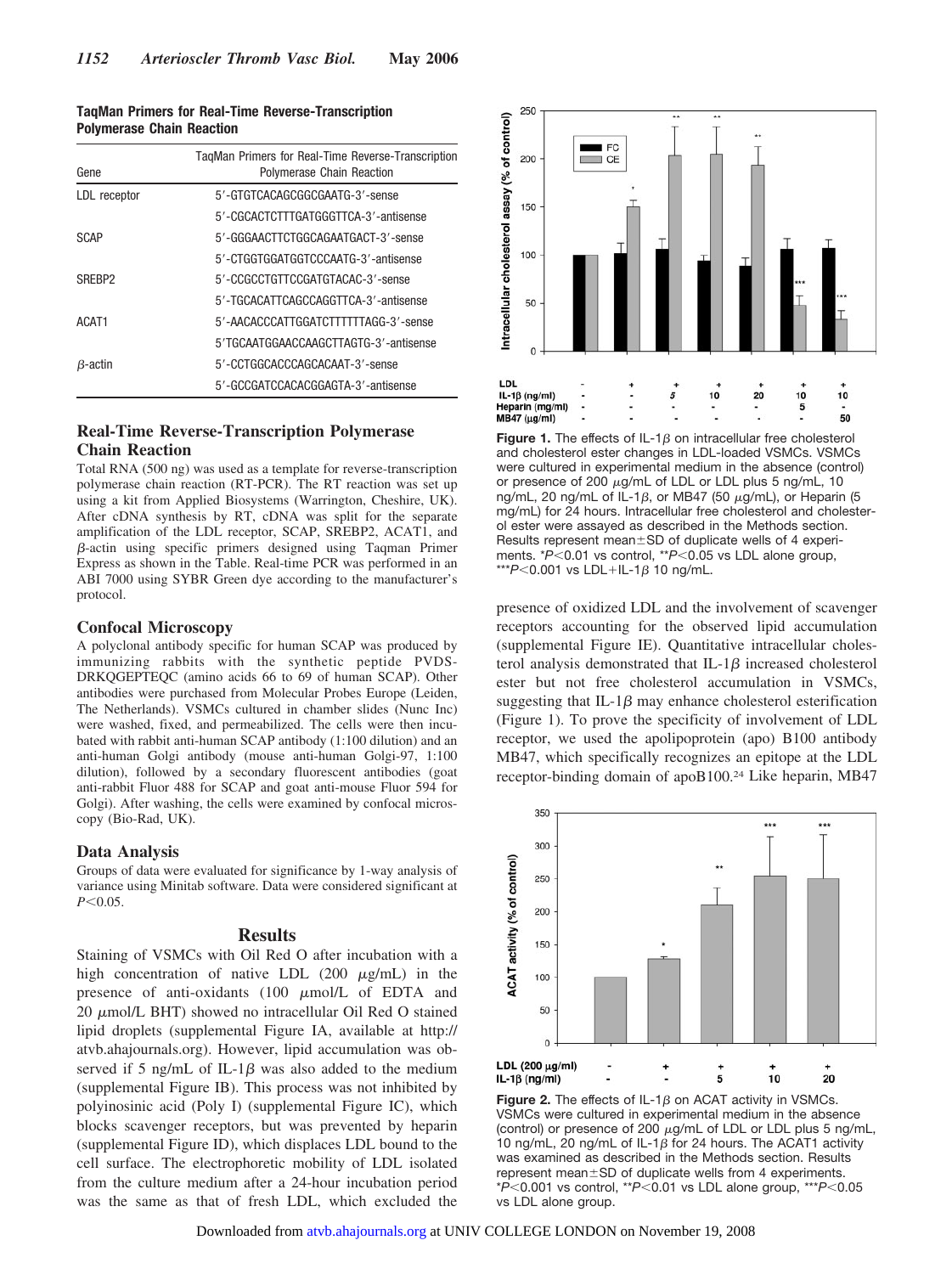

**Figure 3.** Effect of IL-1 $\beta$  on LDL receptor promoter activity and mRNA expression of the LDL receptor, SCAP, SREBP2, and ACAT1. VSMCs were transfected with the pGL3LDLR6500 construct. The psv- $\beta$ -galactosidase plasmid was used as an internal control. The transfected cells were incubated in the experimental medium without (control A) or with 200  $\mu$ g/mL of LDL in the absence or presence of IL-1 $\beta$  (5 ng/mL) for a further 8 hours. Luciferase activity was measured and normalized by comparison with  $\beta$ -galactosidase activity (A). VSMCs were incubated in experimental medium in the absence (control B) or presence of 5 ng/mL of IL-1 $\beta$  for 24 hours. The mRNA expression of LDL receptor, SCAP, SREBP2, and ACAT1 was examined using comparative Real-time RT-PCR as described in the Methods section (B). VSMCs were incubated in experimental medium alone (control C) or with 200  $\mu$ g/mL of native LDL in the

 $(50 \mu g/mL)$  reduced cholesterol ester accumulation induced by IL-1 $\beta$  by  $\approx 84\%$  (Figure 1). To determine whether the increased cholesterol ester content was dependent on an ACAT1 based mechanism, we examined ACAT1 activity by analyzing cholesterol esterification using  $C<sup>14</sup>$  labeled oleoyl-CoA, which reflects ACAT1 activity. The result demonstrated that IL-1 $\beta$  increased ACAT1 protein activity (Figure 2). IL-1 $\beta$  (5 ng/mL) also increased ACAT1 mRNA expression (Figure 3B).

We examined the effect of IL-1 $\beta$  on LDL receptor promoter activity using a reporter gene pGL3LDLR6500. A high concentration of native LDL  $(200 \mu g/mL)$  markedly decreased LDL receptor promoter activity. However, IL-1 $\beta$  (5) ng/mL) increased promoter activity even in the presence of a high concentration of native LDL (Figure 3A). This result suggests that the inflammatory cytokine IL-1 $\beta$  increases LDL receptor expression at the transcription level, even in the presence of high concentrations of cholesterol.

Next, we examined how mRNA expression of SCAP, SREBP2, ACAT1, and the LDL receptor was influenced by IL-1 $\beta$  (5 ng/mL) in the absence or presence of a high concentration of native LDL (200  $\mu$ g/mL). IL-1 $\beta$  increased the expression of SCAP, SREBP2, ACAT1, and LDL receptor mRNAs (Figure 3B) and overrode the suppression of SCAP, SREBP2, and LDL receptor genes induced by a high concentration of LDL (Figure 3C).

The influence of IL-1 $\beta$  on the regulation of LDL receptor protein expression was examined by flow cytometry. At a concentration of 5 ng/mL, the cytokine increased LDL uptake by VSMCs in the presence of a high concentration of native LDL and anti-oxidants (supplemental Figure IIA). This result was confirmed using western blotting (supplemental Figure IIB) and suggests that IL-1 $\beta$  overrides LDL receptor protein suppression induced by a high concentration of native LDL.

Finally, we investigated the effect of IL-1 $\beta$  on SCAP cycling between the ER and the Golgi in the presence of cholesterol using confocal microscopy. By dual staining with anti-human SCAP and anti-human Golgi antibodies, we demonstrated that cholesterol depletion achieved by incubation of cells with  $1\%$  hydroxypropyl- $\beta$ -cyclodextrin (HPCD) increased SCAP accumulation in the Golgi, whereas cholesterol loading reduced it. Importantly, exposure to IL-1 $\beta$  (5) ng/mL) led to the localization of SCAP to the Golgi, even in the presence of high a sterol concentration (Figure 4).

#### **Discussion**

Foam cells have traditionally been regarded as being derived from macrophages because they express macrophage markers. However, it is now known that VSMCs can also be converted into foam cells. In advanced lesions in both WHHL and FF rabbits,<sup>25</sup> simultaneous thymidine autoradiography and immunostaining for cell type-specific markers has re-

absence or presence of various concentrations (0.5, 5, 10 ng/mL) of IL-1 $\beta$  for 24 hours. The mRNA expression of SCAP, SREBP2 and LDL receptor was examined using comparative real-time PCR (C). Results represent the mean $\pm$ SD of 4 experiments. ●*P*-0.05 vs LDL group, ●●*P*-0.001 vs control A, **F**P<0.05 vs control B, **FF**P<0.001 vs control B. \*P<0.001 vs control C, \*\**P*-0.05 vs LDL group, \*\*\**P*-0.001 vs LDL group.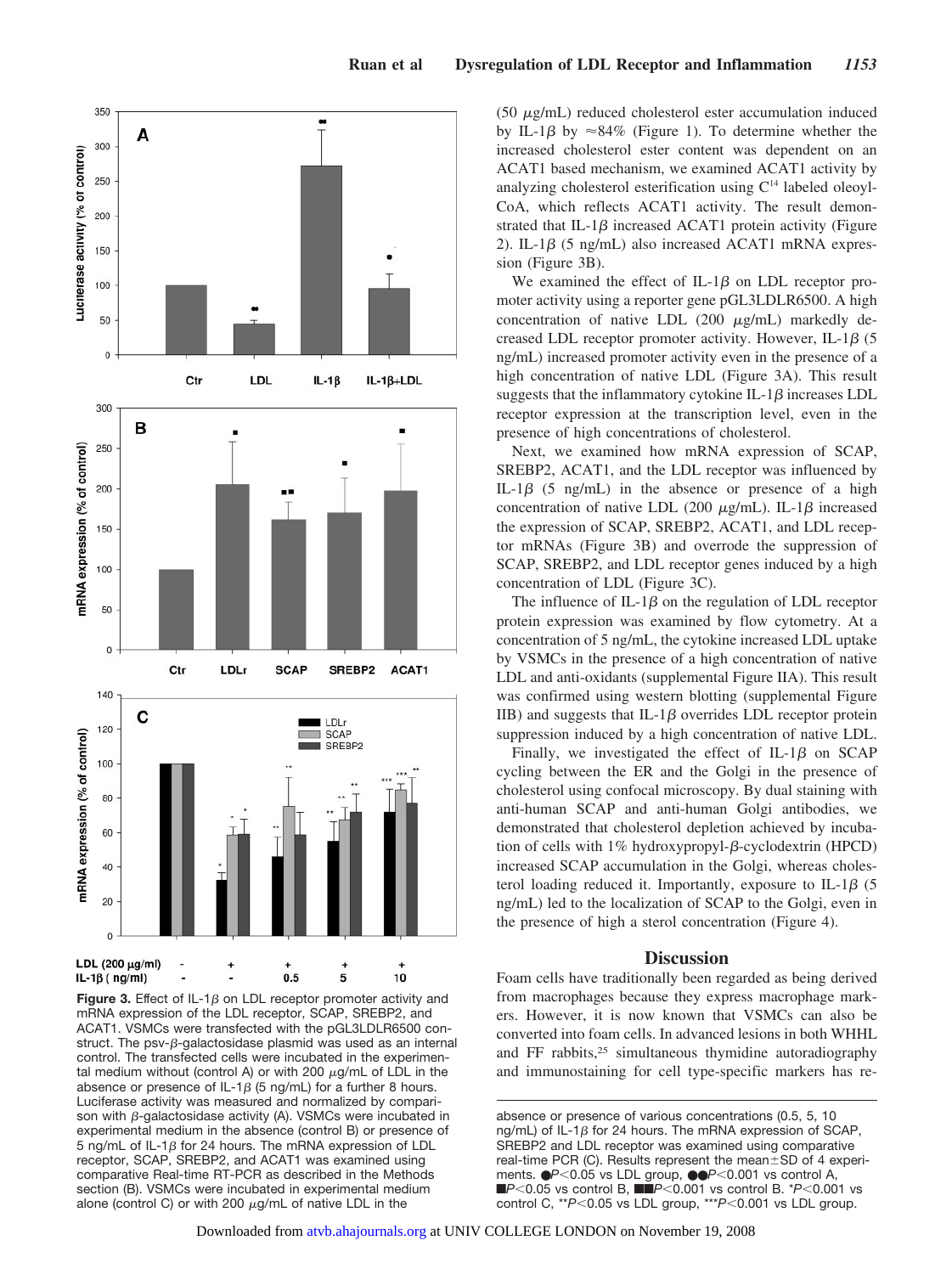

**Figure 4.** IL-1 $\beta$  increases SCAP accumulation in the Golgi. VSMCs were incubated for 5 hours in experimental medium containing 1% HPCD to deplete lipid, or containing sterols (10  $\mu$ g/mL of 25-hydroxycholesterol and 10  $\mu$ g/mL of cholesterol), or sterols plus 5 ng/mL of IL-1 $\beta$ . The cells were then fixed, stained with anti-human SCAP and human Golgi antibodies as described in the Methods section, and imaged by confocal microscopy. The results are typical of those observed in 3 separate experiments  $(\times 400)$ .

vealed that only  $\approx$ 30% of the labeled cells are macrophages whereas 45% have a smooth muscle cell phenotype.

Many pathways may be involved in lipid accumulation and foam cell formation. Initially, uptake of modified LDL (oxidized or glycosylated) via the scavenger receptor was thought to be the major pathway for atherogenesis. However, scavenger receptor expression in VSMCs is very limited. Instead, VSMCs may express LDL receptor, VLDL receptor, and LRP. It has been demonstrated that exposure to macrophage conditioned medium resulted in an approximate doubling of LDL degradation by human arterial smooth muscle cells, endothelial cells, and skin fibroblasts.26,27 Our experiments demonstrated that IL-1 $\beta$  significantly increased native LDL accumulation in VSMCs specifically via the LDL receptor pathway. These data suggest that chronic inflammation may fundamentally modify cholesterol homeostasis by disrupting LDL receptor regulation.

All experimental medium contained the anti-oxidants ethylenediaminetetraacetic (EDTA) and BHT, which prevented oxidation of LDL by VSMCs, as confirmed by the lack of any change in the electrophoretic mobility of lipoprotein isolated from the culture medium at the end of the experiments. Because no oxidation of LDL occurred during the experiments, it is highly unlikely that a suitable ligand for the scavenger receptor was present. LDL-related protein (LRP) is a large, multifunctional, endocytic receptor that is a member of the LDL receptor superfamily. LRP may also be expressed by VSMCs, but its expression is much lower than levels of LDL receptor expression in our experimental conditions (data not shown). It has also been demonstrated that although LRP is important in the clearance of apoE-enriched particles, such as  $\beta$ -VLDL and chylomicron remnants, native LDL is not normally recognized by LRP.28 Therefore, LRP is unlikely to be involved in native LDL accumulation in VSMCs under the experimental conditions described in this study. As we demonstrated in Figure 1, MB47, an antibody which specifically blocks the binding site of ApoB100,<sup>24</sup> reduced cholesterol ester level induced by pro-inflammatory cytokine in

VSMCs by  $\approx 84\%$ , suggesting that the LDL receptor is the one of the main pathways for lipid accumulation under inflammatory stress.

We proceeded to investigate the molecular mechanisms by which inflammatory cytokines override the normal cholesterol-mediated suppression of the LDL receptor induced by exposure to a high concentration of LDL. In particular, we examined the mRNA expression of SCAP and SREBP2, 2 molecules important in regulating the LDL receptor gene as well as SCAP protein intracellular translocation between the ER and Golgi under the influence of inflammation. Our results showed that the pattern of regulation of the LDL receptor and SREBP2 and SCAP genes by cholesterol is similar (data not shown), in keeping with our understanding that SCAP acts as a cholesterol sensor. We are the first to show that SCAP is transcriptionally upregulated by inflammatory cytokines in VSMCs and that this leads to recruitment of SCAP protein to the Golgi in the presence of high concentration of LDL, suggesting that IL-1 $\beta$  disrupts normal SCAP trafficking between the ER and Golgi. It is possible that SCAP translocation and mRNA expression does not take place in parallel. SCAP translocation occurred early after stimulation by IL-1 $\beta$ , possibly as a result of posttranslational modification of the protein and before increases in SCAP mRNA expression.

Recently, Insig-1 has been identified as a sterol-regulated ER retention factor that interacts with SCAP-SREBP complexes in the ER. When intracellular cholesterol concentration increases, Insig-1 binds to the sterol sensing domain in the SCAP, preventing the exit of SCAP-SREBP complexes from the ER.29 We demonstrated that inflammatory stress increased the expression of SCAP, which may in turn increase the ratio of the SCAP/Insig-1 and result in escape of the SCAP-SREBP2 complex from the ER to the Golgi. This seems a likely hypothesis, because Insig-1 is quantitatively limited in the ER and may be present in insufficient concentrations to retain the increased SCAP-SREBP2 complex under inflammatory stress. This result is consistent with the observation that over expression of SCAP abolishes sterol suppression of SREBP cleavage.<sup>30</sup>

ACAT-1 protein is ubiquitously expressed in tissues. In contrast, ACAT-2 is expressed mainly in the intestine in humans.31 To determine whether the increased cholesterol ester content occurred via an ACAT1 based mechanism, we examined ACAT1 activity by analyzing cholesterol esterification using  $C^{14}$ -labeled oleoyl-CoA and ACAT1 mRNA expression under influence of IL-1 $\beta$  and LDL. The results demonstrated that IL-1 $\beta$  increased both ACAT1 protein activity and mRNA expression.

Taken together, these results imply that the normally tight sterol-dependent feedback regulation of the LDL receptor in VSMCs is disrupted by IL-1 $\beta$ . Thus, in the presence of this inflammatory cytokine, native LDL is taken up in excess via the LDL receptor and results in massive cholesterol ester accumulation by activating the ACAT1 pathway. These processes convert VSMCs into foam cells. The implications of these findings are that native LDL can be atherogenic without prior modification by oxidation or glycosylation under inflammatory stress. Therefore, anti-inflammatory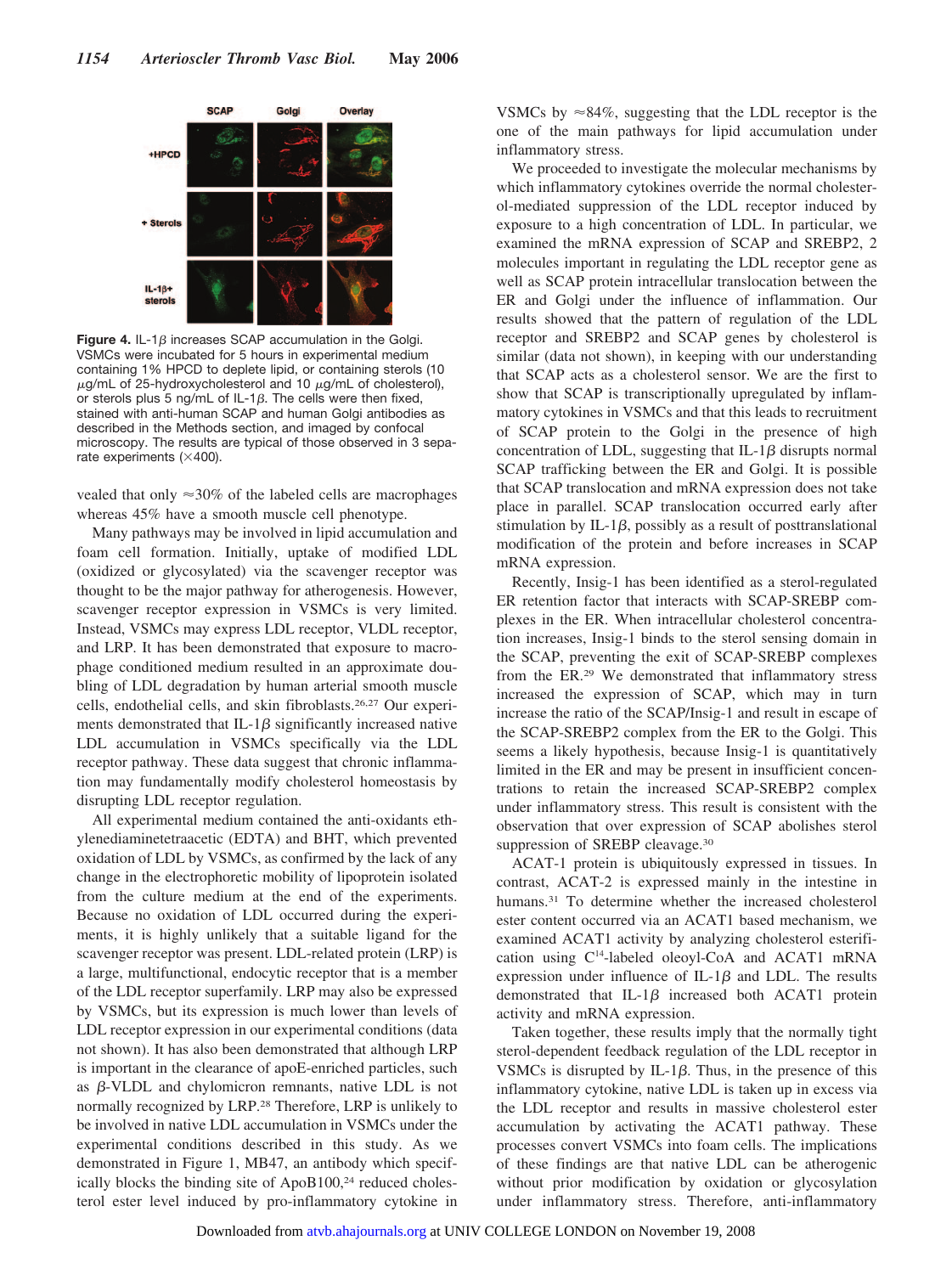drugs may be useful adjunctive therapeutic agents to antioxidants and cholesterol-lowering agents in the management of atherosclerotic vascular disease.

#### **Acknowledgments**

This work was supported by J. F. Moorhead Research Trust and Royal Free Hospital Special Trustees grant 115 through Zac Varghese.

#### **References**

- 1. Klag MJ, Ford DE, Mead LA, He J, Whelton PK, Liang KY, Levine DM. Serum cholesterol in young men and subsequent cardiovascular disease. *N Engl J Med*. 1993;328:313–318.
- 2. Shaten BJ, Kuller LH, Neaton JD. Association between baseline risk factors, cigarette smoking, and CHD mortality after 10.5 years. MRFIT Research Group. *Prev Med*. 1991;20:655– 659.
- 3. Cheung BM, Lauder IJ, Lau CP, Kumana CR. Meta-analysis of large randomized controlled trials to evaluate the impact of statins on cardiovascular outcomes. *Br J Clin Pharmacol*. 2004;57:640-651.
- 4. Ross R. Atherosclerosis–an inflammatory disease. *N Engl J Med*. 1999; 340:115–126.
- 5. DePalma RG, Hayes VW, Cafferata HT, Mohammadpour HA, Chow BK, Zacharski LR, Hall MR. Cytokine signatures in atherosclerotic claudicants. *J Surg Res*. 2003;111:215–221.
- 6. Ridker PM. Inflammation, atherosclerosis, and cardiovascular risk: an epidemiologic view. *Blood Coagul Fibrinolysis* 1999;10(Suppl 1):S9 –S12.
- 7. Liuzzo G, Baisucci LM, Gallimore JR, Galigiuri G, Buffon A, Rebuzzi AG, Pepys MB, Maseri A. Enhanced inflammatory response in patients with preinfarction unstable angina. *J Am Coll Cardiol*. 1999;34: 1696 –1703.
- 8. Levey AS, Beto JA, Coronado BE, Eknoyan G, Foley RN, Kasiske BL, Klag MJ, Mailloux LU, Manske CL, Meyer KB, Parfrey PS, Pfeffer MA, Wenger NK, Wilson PW, Wright JT Jr. Controlling the epidemic of cardiovascular disease in chronic renal disease: what do we know? What do we need to learn? Where do we go from here? National Kidney Foundation Task Force on Cardiovascular Disease. *Am J Kidney Dis*. 1998;32:853–906.
- 9. Kalantar-Zadeh K, Block G, Humphreys MH, Kopple JD. Reverse epidemiology of cardiovascular risk factors in maintenance dialysis patients. *Kidney Int*. 2003;63:793– 808.
- 10. Goldstein JL, Brown MS. The LDL receptor and the regulation of cellular cholesterol metabolism. *J Cell Sci Suppl*. 1985;3:131–137.
- 11. Bennett MK, Ngo TT, Athanikar JN, Rosenfeld JM, Osborne TF. Costimulation of promoter for low density lipoprotein receptor gene by sterol regulatory element-binding protein and Sp1 is specifically disrupted by the yin yang 1 protein. *J Biol Chem*. 1999;274:13025–13032.
- 12. Yokoyama C, Wang X, Briggs MR, Admon A, Wu J, Hua X, Goldstein JL, Brown MS. SREBP-1, a basic-helix-loop-helix-leucine zipper protein that controls transcription of the low density lipoprotein receptor gene. *Cell*. 1993;75:187–197.
- 13. Rawson RB. The SREBP pathway–insights from INSIGs and insects. *Nat Rev Mol Cell Biol*. 2003;4:631– 640.
- 14. Nohturfft A, DeBose-Boyd RA, Scheek S, Goldstein JL, Brown MS. Sterols regulate cycling of SREBP cleavage-activating protein (SCAP)

between endoplasmic reticulum and Golgi. *Proc Natl Acad Sci U S A*. 1999;96:11235–11240.

- 15. Steinberg D, Parthasarathy S, Carew TE, Khoo JC, Witztum JL. Beyond cholesterol. Modifications of low-density lipoprotein that increase its atherogenicity. *N Engl J Med*. 1989;320:915–924.
- 16. Moore KJ, Kunjathoor VV, Koehn SL, Manning JJ, Tseng AA, Silver JM, McKee M, Freeman MW. Loss of receptor-mediated lipid uptake via scavenger receptor A or CD36 pathways does not ameliorate atherosclerosis in hyperlipidemic mice. *J Clin Invest*. 2005;115:2192–2201.
- 17. Kruth HS, Huang W, Ishii I, Zhang WY. Macrophage foam cell formation with native low density lipoprotein. *J Biol Chem*. 2002;277:34573–34580.
- 18. Ruan XZ, Varghese Z, Powis SH, Moorhead JF. Dysregulation of LDL receptor under the influence of inflammatory cytokines: a new pathway for foam cell formation. *Kidney Int*. 2001;60:1716 –1725.
- 19. Brown MS, Goldstein JL. A receptor-mediated pathway for cholesterol homeostasis. *Science*. 1986;232:34 – 47.
- 20. Ruan XZ, Varghese Z, Moorhead JF. Inflammation modifies lipidmediated renal injury. *Nephrol Dial Transplant*. 2003;18:27–32.
- 21. Gamble W, Vaughan M, Kruth HS, Avigan J. Procedure for determination of free and total cholesterol in micro- or nanogram amounts suitable for studies with cultured cells. *J Lipid Res*. 1978;19:1068 –1070.
- 22. Gillies PJ, Rathgeb KA, Perri MA, Robinson CS. Regulation of acyl-CoA:cholesterol acyltransferase activity in normal and atherosclerotic rabbit aortas: role of a cholesterol substrate pool. *Exp Mol Pathol*. 1986; 44:329 –339.
- 23. Ruan XZ, Varghese Z, Fernando R, Moorhead JF. Cytokine regulation of low-density lipoprotein receptor gene transcription in human mesangial cells. *Nephrol Dial Transplant*. 1998;13:1391–1397.
- 24. Albers JJ, Lodge MS, Curtiss LK. Evaluation of a monoclonal antibody-based enzyme-linked immunosorbent assay as a candidate reference method for the measurement of apolipoprotein B-100. *J Lipid Res*. 1989;30:1445–1458.
- 25. Rosenfeld ME, Ross R. Macrophage and smooth muscle cell proliferation in atherosclerotic lesions of WHHL and comparably hypercholesterolemic fat-fed rabbits. *Arteriosclerosis*. 1990;10:680 – 687.
- 26. Aviram M. Low-density lipoprotein and scavenger receptor activities are modulated by secretory products derived from cells of the arterial wall. *Metabolism*. 1989;38:445– 449.
- 27. Chait A, Mazzone T. A secretory product of human monocyte-derived macrophages stimulates low density lipoprotein receptor activity in arterial smooth muscle cells and skin fibroblasts. *Arteriosclerosis*. 1982;2: 134 –141.
- 28. Lillis AP, Mikhailenko I, Strickland DK. Beyond endocytosis: LRP function in cell migration, proliferation and vascular permeability. *J Thromb Haemost*. 2005;3:1884 –1893.
- 29. Yang T, Espenshade PJ, Wright ME, Yabe D, Gong Y, Aebersold R, Goldstein JL, Brown MS. Crucial step in cholesterol homeostasis: sterols promote binding of SCAP to INSIG-1, a membrane protein that facilitates retention of SREBPs in ER. *Cell*. 2002;110:489 –500.
- 30. Hua X, Nohturfft A, Goldstein JL, Brown MS. Sterol resistance in CHO cells traced to point mutation in SREBP cleavage-activating protein. *Cell*. 1996;87:415– 426.
- 31. Smith JL, Rangaraj K, Simpson R, Maclean DJ, Nathanson LK, Stuart KA, Scott SP, Ramm GA, de Jersey J. Quantitative analysis of the expression of ACAT genes in human tissues by real-time PCR. *J Lipid Res*. 2004;45:686 – 696.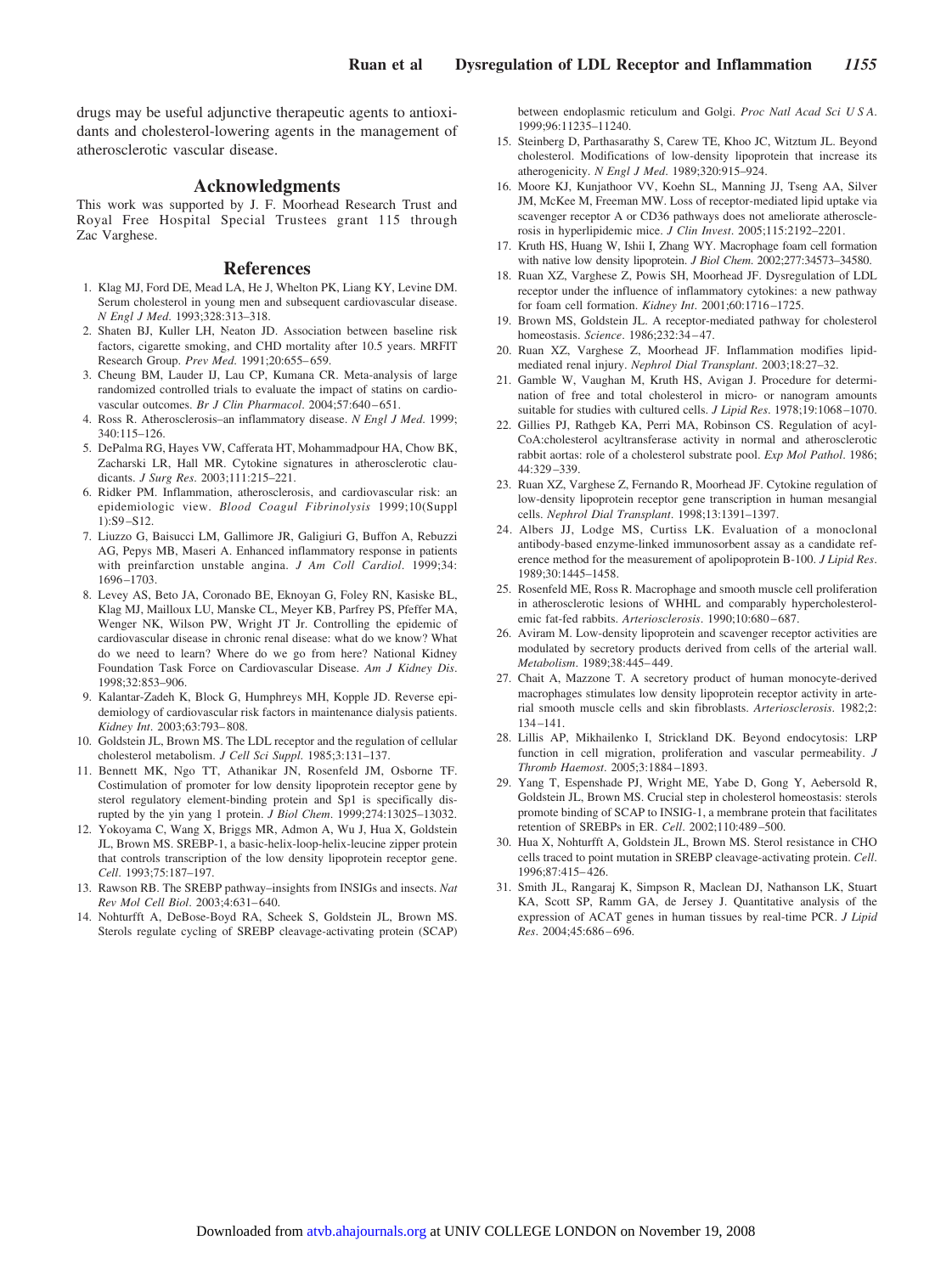#### **Online Supplement**

**Ruan et al: Mechanisms of dysregulation of LDL receptor expression in vascular smooth muscle cells by inflammatory cytokines** 

**Fig.I. Visualisation of lipid droplets in VSMCs after IL-1**β **treatment and electrophoretic mobility of LDL recovered from the culture medium.** VSMCs were incubated for 24 hours in experimental medium containing 200  $\mu$ g/ml of native LDL in the absence (A) or presence of 5 ng/ml of IL-1β (B), IL-1β plus Poly I (C), and IL-1β plus Heparin (D). The cells were examined for lipid inclusions by Oil Red O staining (x 400). The supernatants were collected and subjected to electrophoresis in a BECKMAN Paragon LIPO Gel (E). Lane 1: fresh native LDL (negative control), lane 2: Ox-LDL (positive control), lane 3: LDL recovered after 0 hours incubation with VSMCs, lane 4: LDL recovered after 24 hours incubation with VSMCs. The results are typical of those observed in 4 separate experiments.

**Fig.II. The effect of IL-1**β **on LDL receptor protein expression.** VSMCs were incubated in serum-free medium alone (control) or with 5 ng/ml of IL-1β in the absence or presence of a high concentration of native LDL (200 µg/ml) for 24 hours. A: The medium was then replaced by fresh serum-free medium containing 10 µg/ml DiI labelled LDL for 5 hours at 37˚C, and the cells were analysed by FACS. Mean fluorescence intensity (MFI) was calculated by subtracting the autofluorescence intensity from the observed MFI of labelled cells. Results represent means±SD of duplicate wells from four experiments. B: The cell extracts were prepared and subjected to SDS-PAGE, followed by immunoblotting analysis using anti-human LDL receptor and anti-actin antibodies as described in the Methods section. One of three representative experiments is shown. \*  $p<0.001$  vs. control, \*\*  $p<0.05$  vs. LDL group.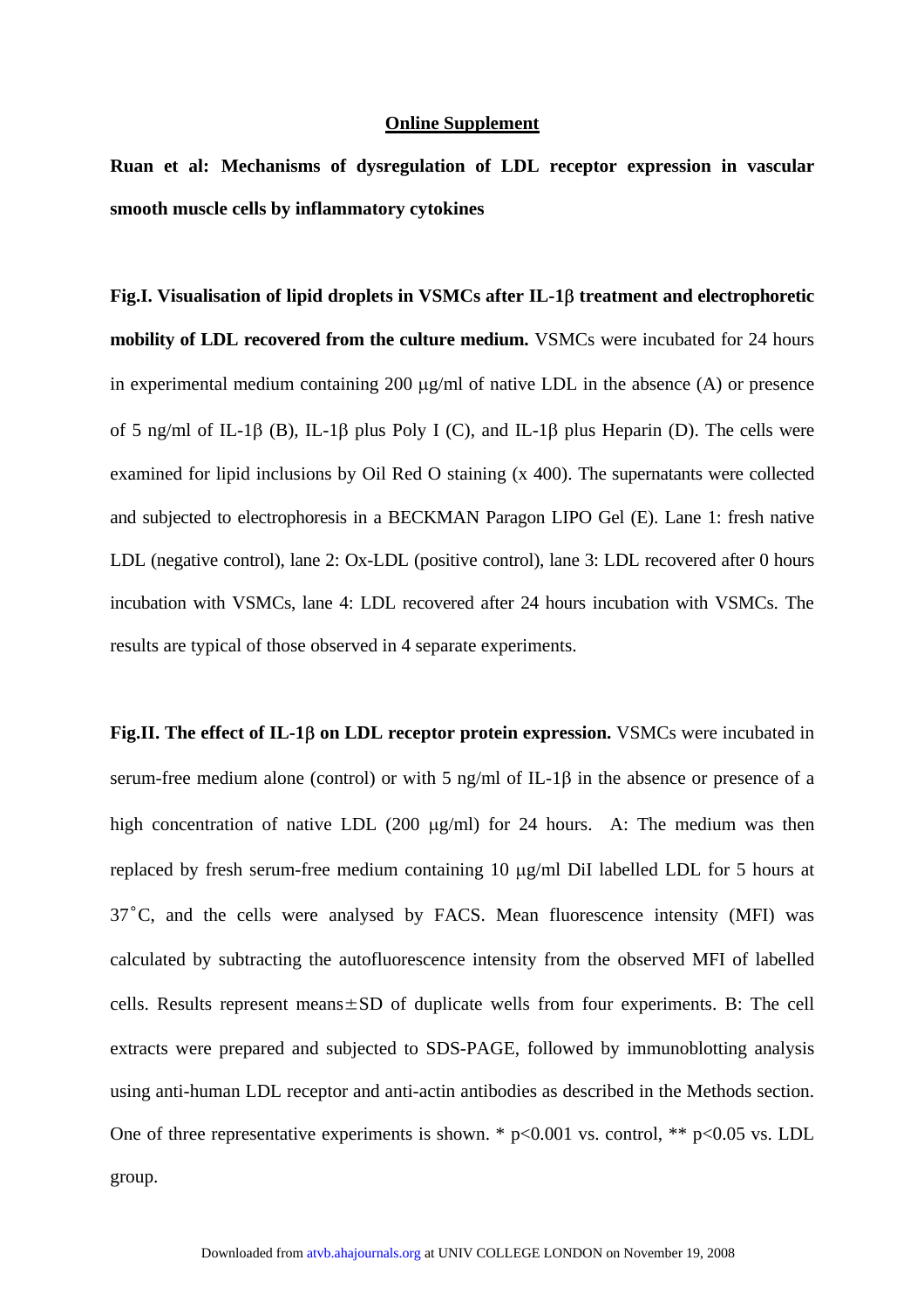## **Supplementary Fig.I**



**E**